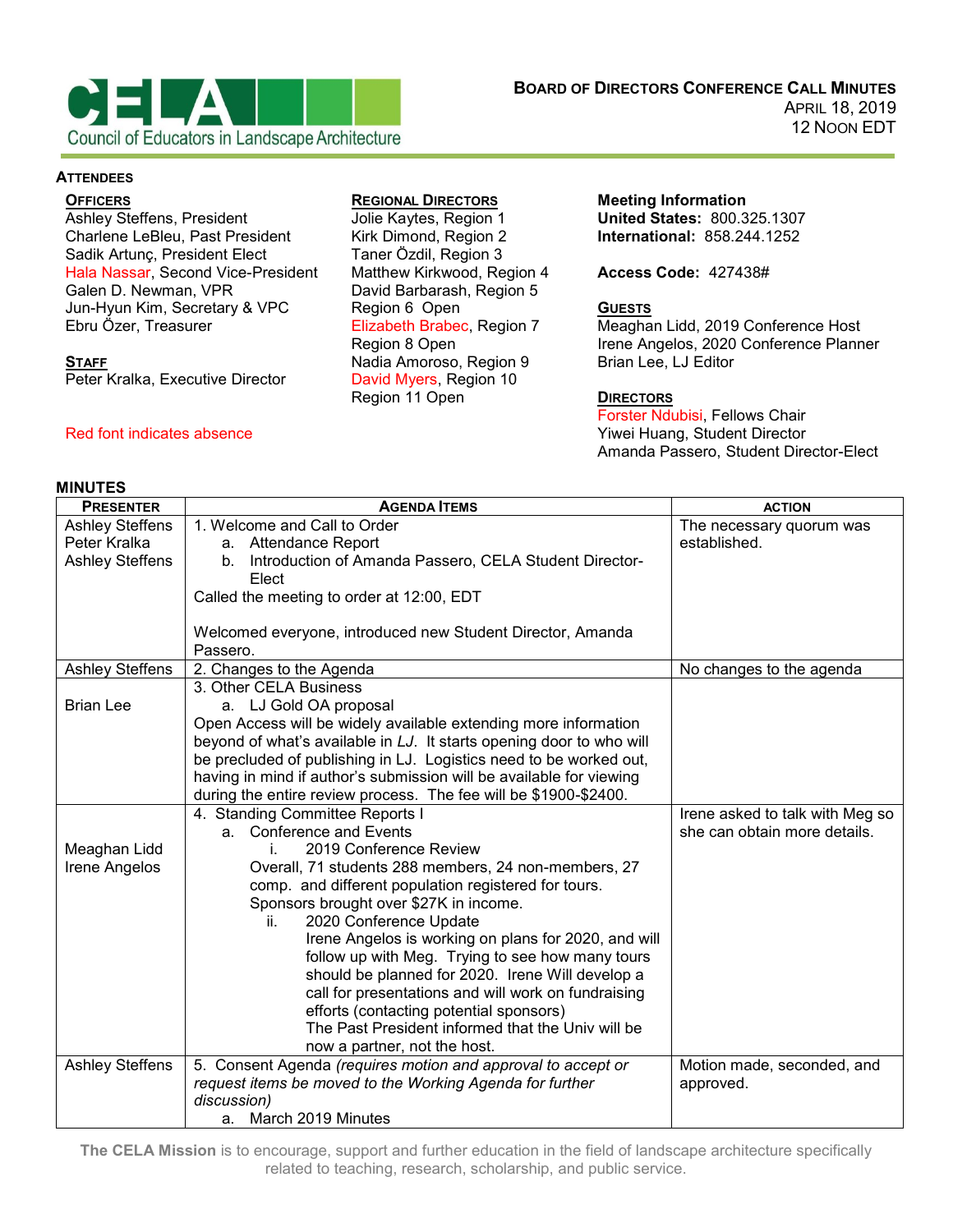

|                                 | Financial Update<br>b.<br><b>IMI Hours</b><br>c.                                                                                                                                                                                                                                                                                                                                                                                             |                                                                                                    |
|---------------------------------|----------------------------------------------------------------------------------------------------------------------------------------------------------------------------------------------------------------------------------------------------------------------------------------------------------------------------------------------------------------------------------------------------------------------------------------------|----------------------------------------------------------------------------------------------------|
| Peter Kralka                    | 6. Executive Office Report<br>a. Member survey<br>b. Bylaws Revisions<br>c. Fonteva Update<br>d. Strategic Planning session<br>Member survey has been drafted and is posted among other<br>documents. Please review and offer your comments by April<br>$26th$ , so it can be distributed soon after as results are needed<br>before the next strategic planning session on May $30th$                                                       |                                                                                                    |
|                                 | CELA Bylaws have been drafted based on a non-profit<br>organization template and the current CELA Constitution and<br>Bylaws. They are being reviewed and will be available for<br>comments very soon.                                                                                                                                                                                                                                       |                                                                                                    |
|                                 | Current CELA database residing in constant contact and excel<br>document have been prepared for import to Fonteva Software.<br>The import file was sent to Fonteva.                                                                                                                                                                                                                                                                          |                                                                                                    |
|                                 | Strategic planning session is scheduled for May $30th$ in<br>Raleigh at IMI, with the same facilitator.                                                                                                                                                                                                                                                                                                                                      |                                                                                                    |
|                                 | Linda Owens, IMI President and CEO joined the conversation<br>by providing an explanation about IMI hours report. Some<br>items that were done are outside of the scope, like the script<br>for the Awards Ceremony, website edits, treasurer's report,<br>etc. Is it time to pull out some tasks from the core of services?                                                                                                                 | The CELA President will follow<br>up with Linda Owens regarding<br>the contracted IMI staff time.  |
| Ashley Steffens                 | 7. President's Report<br>a. Standing Committee priorities - descriptions have been<br>uploaded on the website and will be voted on in May.<br>b. Organization Calendar – the calendar needs to be reviewed<br>and voted on in May<br>c. Frameworks - The President will be attending a conference<br>call about the Frameworks Project.<br>Documents are uploaded on the website. Board Members are<br>asked to review and provide comments. | Comments are due by May 3rd.                                                                       |
| Ashley Steffens<br>Jun-Hyun Kim | 8. Standing Committee Reports II<br>b. Strategic Planning<br>Organization Documents: position descriptions,<br>İ.<br>orientation policy and welcome information<br>Standing committee revisions<br>н.<br>Communications, Outreach and Publications<br>C.<br><b>Privacy Policy</b><br>ı.                                                                                                                                                      | The President asked to have<br>any comments or changes to<br>presented documents by May<br>$3rd$ . |
| Ebru Özer                       | The Privacy Policy was put together based on policies from other<br>organizations and a draft sent by Executive Director. The VPC                                                                                                                                                                                                                                                                                                            |                                                                                                    |

**The CELA Mission** is to encourage, support and further education in the field of landscape architecture specifically related to teaching, research, scholarship, and public service.